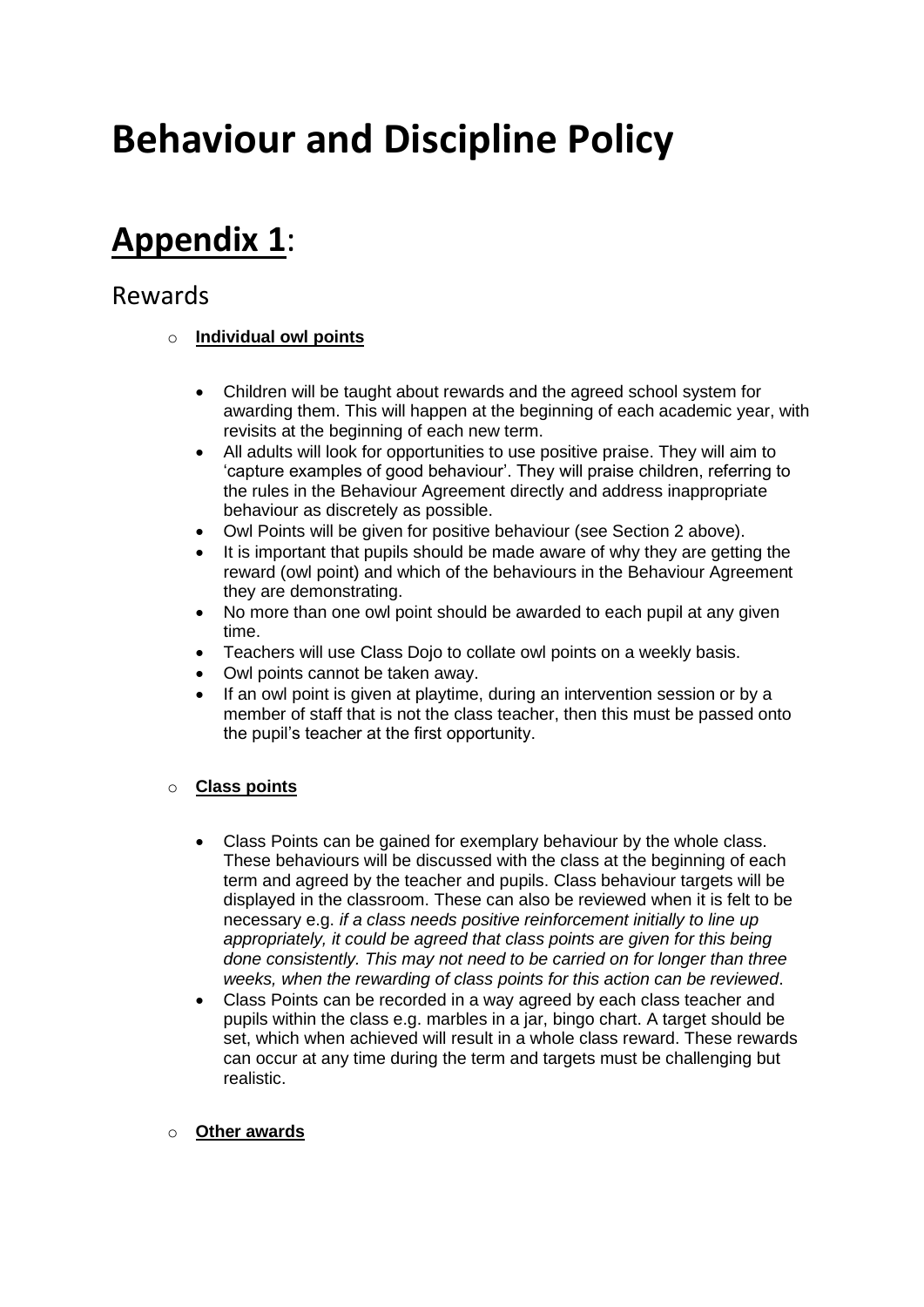- Values Awards for individuals who consistently exhibit one or more of our school values during the course of a week, are given at weekly celebration assemblies to which relevant parents are invited.
- The Thurston memorial is given at the end of the school year to a child in Year 6, who has consistently demonstrated the values promoted by the school during their time at Barford.
- A Year 6 Award is also given to a pupil who has particularly shown our school values in their final year at school.
- Children who have produced outstanding work for their level of capability can be invited to share this with the Headteacher and on occasion this work will also be shared during the Celebration Assembly.
- Parents can be informed of special improvements or exemplary behaviour by word of mouth, phone call or letter, particularly if there has been a marked improvement in behaviour over time for that individual.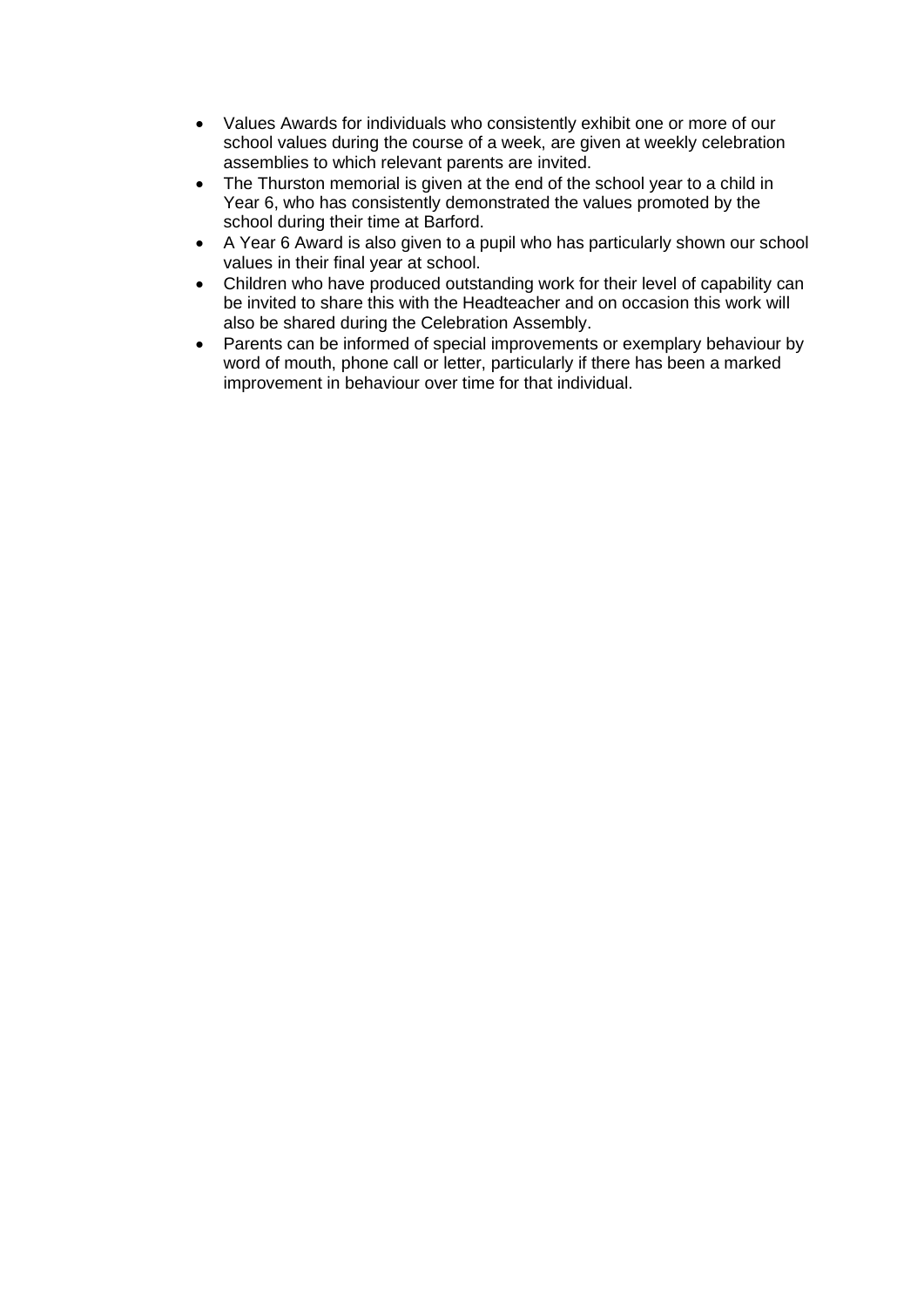# **Appendix 2**

### Sanctions/Consequences

1. **Stage 1**: The pupil who has chosen the inappropriate behaviour will receive a verbal rule reminder, which, if appropriate at the time, will include reference to which rule has been disregarded. If it is not the appropriate time to address the misdemeanour beyond a reminder being given, then this must be followed up and explained to the child as soon as possible. The child's name will be recorded by the teacher or any adult supporting within the lesson to keep track of who has received reminders. This will not be displayed publicly.

#### *If after this initial reminder, the behaviour is corrected then no more action is taken.*

- 2. **Stage 2**: If the inappropriate behaviour continues, the child will receive a second reminder, which will also be recorded by the teacher or support staff. With this second reminder, the pupil will have a follow-up conversation during play time or lunch break to discuss the inappropriate behaviour. This will lead to them missing part of their free time. This will be no more than ten minutes. The discussion will focus on why the behaviour was inappropriate, what the behaviour should have been and how the child can be supported to avoid this behaviour next time.
- 3. Rule reminders are always reset to zero at the beginning of the school day and also at the beginning of the afternoon session each day. Therefore a pupil is able to address inappropriate behaviour in the morning, without having the reminder pending during the afternoon.
- 4. If an indiscretion occurs during the afternoon and is followed by a second in that same period, the follow-up discussion is held during the registration session the following morning before being reset for the start of that day.
- 5. If a pupil is persistently reaching Stage 2 over a number of days, then the SLT will be informed and parental involvement may be necessary.
- 6. **Stage 3**: If a child persistently chooses inappropriate behaviour beyond the second reminder, or after having a follow-up discussion at break time with the class teacher, then the teacher will refer that child to speak with the Headteacher or Senior Teacher during the next period of downtime. The member of the SLT will hold the follow-up discussion, leading to part of a subsequent downtime session (break or lunch break) being missed by the child.
- 7. Continued persistent inappropriate behaviour beyond SLT intervention will lead to the pupil's parents/carers being asked to attend a behaviour meeting with the pupil and SLT present. From this point, agreed bespoke steps will be put in place to address the pupil's personal needs in terms of behaviour management.
- 8. Some behaviour incidents may require a child to be moved to another group or class. These incidents should be noted in the school behaviour book to provide a record.
- 9. Incidents involving verbal or physical abuse of other children should be recorded as promptly as possible on CPOMs. These more serious incidents should be referred immediately to the Headteacher (or, in their absence, the Senior Teacher), who may record the action on CPOMs.
- 10. Parents/carers will be informed of serious or repetitive incidents.